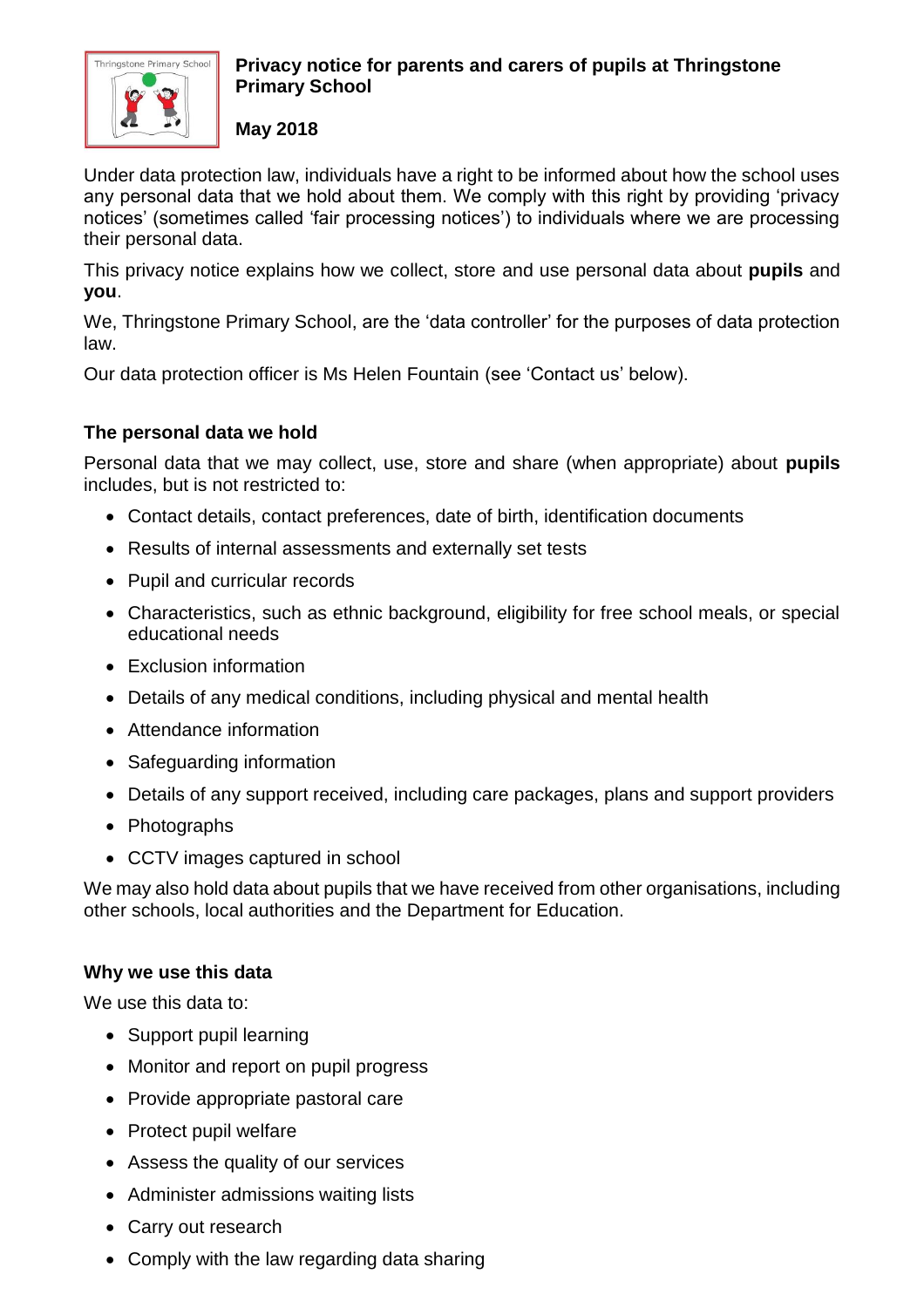### **The personal data we hold**

Personal data that we may collect, use, store and share (when appropriate) about **you** includes, but is not restricted to:

- Contact details and contact preferences
- Bank details
- Photographs
- CCTV images captured in school

We may also collect, store and use information about you that falls into "special categories" of more sensitive personal data. This includes information about (where applicable):

- Characteristics, such as ethnicity, languages spoken and eligibility for certain benefits
- Family circumstances
- Physical and mental health, including medical conditions
- Support received, including care packages, plans and support providers

We may also hold data about you that we have received from other organisations, including other schools and social services.

### **Why we use this data**

We use this data to:

- Report to you on your child's attainment and progress
- Keep you informed about the running of the school (such as emergency closures) and events
- Process payments for school services, trips and visits
- Provide appropriate pastoral care
- Protect pupil welfare
- Administer admissions waiting lists
- Assess the quality of our services
- Carry out research
- Comply with our legal and statutory obligations

# **Use of your personal data for marketing purposes**

Where you have given us consent to do so, Thringstone Primary School may send you marketing information by email or text promoting school events, campaigns, charitable causes or services that may be of interest to you. You can withdraw consent or 'opt out' of receiving these emails and/or texts at any time by contacting the school or our data protection officer.

### **Our legal basis for using this data**

We only collect and use personal data when the law allows us to. Most commonly, we process it where:

- We need to comply with a legal obligation
- We need it to perform an official task in the public interest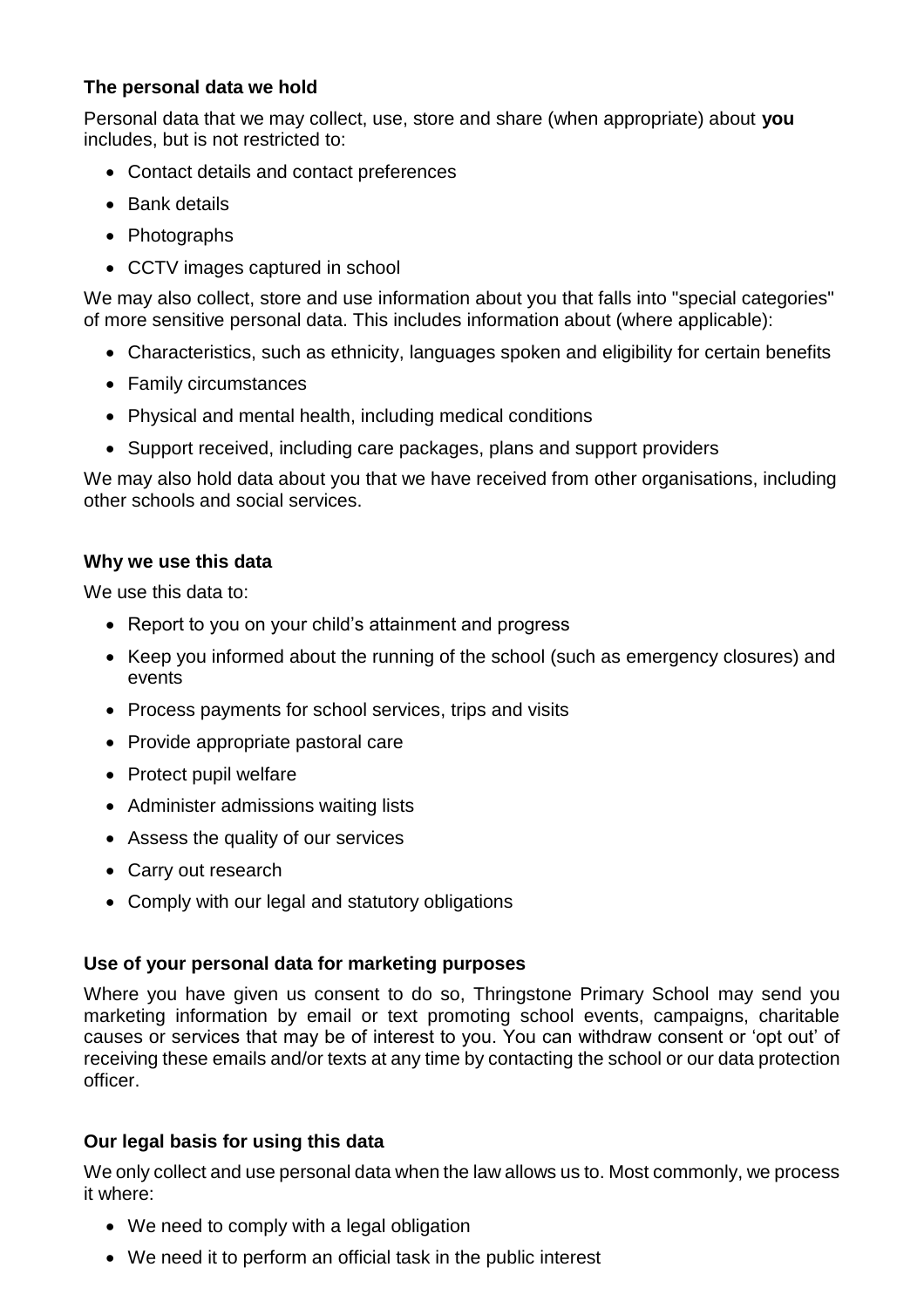We need to fulfil a contract we have entered into with you

Less commonly, we may also process personal data in situations where:

- We have obtained consent to use it in a certain way
- We need to protect the individual's vital interests (or someone else's interests)

Where you have provided us with consent to use personal data, you may withdraw this consent at any time. We will make this clear when we ask for consent, and explain how consent can be withdrawn.

Some of the reasons listed above for collecting and using personal data overlap, and there may be several grounds which justify our use of this data.

### **Collecting this information**

While the majority of information we collect about pupils is mandatory, there is some information that can be provided voluntarily.

Whenever we seek to collect information from you or your child, we make it clear whether providing it is mandatory or optional. If it is mandatory, we will explain the possible consequences of not complying.

#### **How we store this data**

We keep personal information about you and your child while they are attending our school. We may also keep it beyond their attendance at our school if this is necessary in order to comply with our legal obligations. The Information and Records Management Society's Toolkit for Schools sets out how long we keep information about pupils.

### **Data sharing**

We do not share information about pupils with any third party without consent unless the law and our policies allow us to do so.

Where it is legally required, or necessary (and it complies with data protection law) we may share personal information about you and/or your child with:

- Our local authority to meet our legal obligations to share certain information with it, such as safeguarding concerns and exclusions
- The Department for Education
- The pupil's family and representatives
- Educators and examining bodies
- Ofsted
- $\bullet$  Suppliers and service providers to enable them to provide the service we have contracted them for
- Financial organisations
- Central and local government
- Our auditors
- Survey and research organisations
- Health authorities
- Security organisations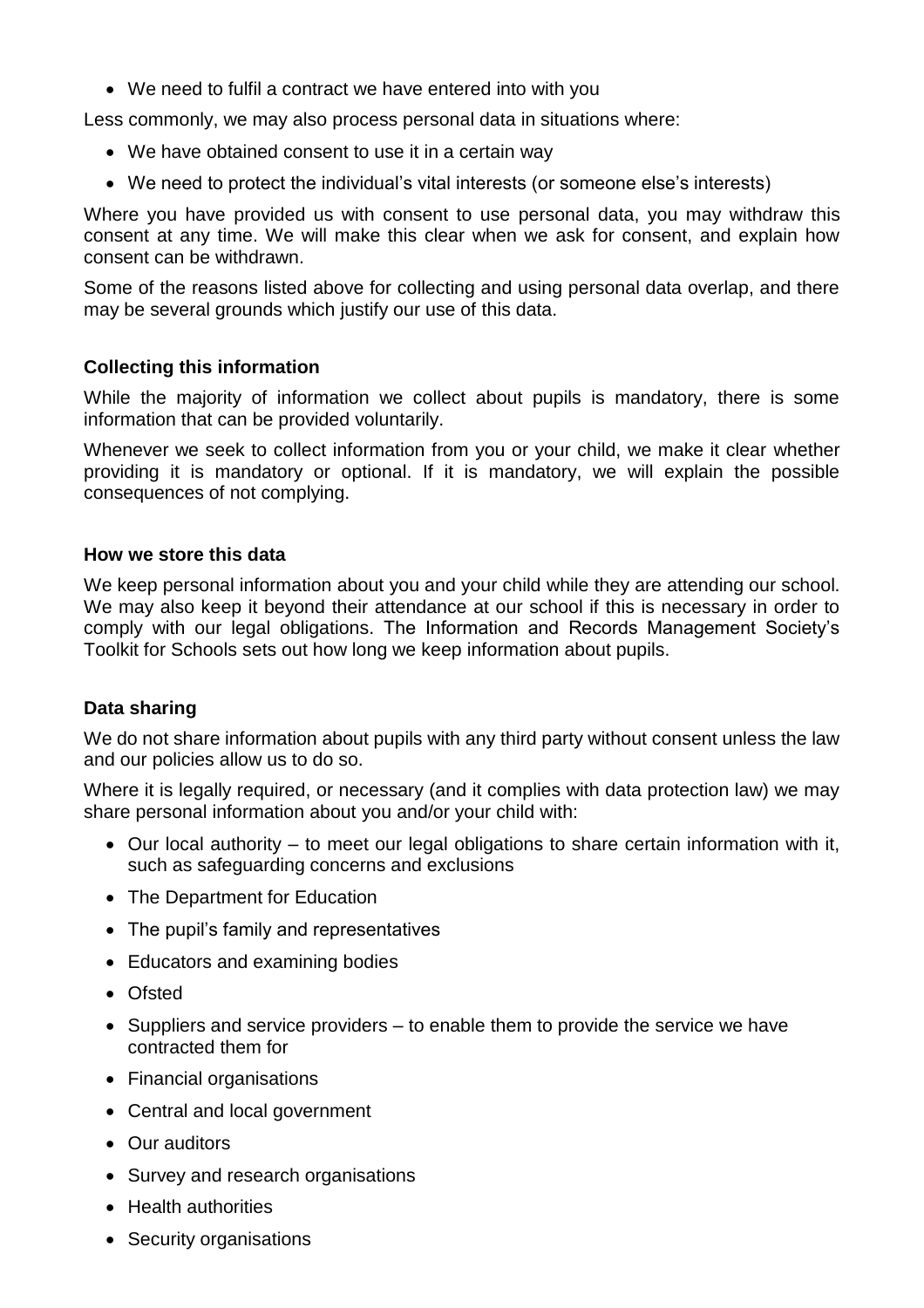- Health and social welfare organisations
- Professional advisers and consultants
- Charities and voluntary organisations
- Police forces, courts, tribunals
- Professional bodies

## **National Pupil Database**

We are required to provide information about pupils to the Department for Education as part of statutory data collections such as the school census.

Some of this information is then stored in the National Pupil Database (NPD), which is owned and managed by the Department and provides evidence on school performance to inform research.

The database is held electronically so it can easily be turned into statistics. The information is securely collected from a range of sources including schools, local authorities and exam boards.

The Department for Education may share information from the NPD with other organisations which promote children's education or wellbeing in England. Such organisations must agree to strict terms and conditions about how they will use the data.

For more information, see the Department's webpage on how it collects and shares research data.

You can also contact the Department for Education with any further questions about the NPD.

### **Transferring data internationally**

Where we transfer personal data to a country or territory outside the European Economic Area, we will do so in accordance with data protection law.

### **Parents and pupils' rights regarding personal data**

Individuals have a right to make a **'subject access request'** to gain access to personal information that the school holds about them.

Parents/carers can make a request with respect to their child's data where the child is not considered mature enough to understand their rights over their own data (usually under the age of 12), or where the child has provided consent.

If you make a subject access request, and if we do hold information about you or your child, we will:

- Give you a description of it
- Tell you why we are holding and processing it, and how long we will keep it for
- Explain where we got it from, if not from you or your child
- Tell you who it has been, or will be, shared with
- Let you know whether any automated decision-making is being applied to the data, and any consequences of this
- Give you a copy of the information in an intelligible form

Individuals also have the right for their personal information to be transmitted electronically to another organisation in certain circumstances.